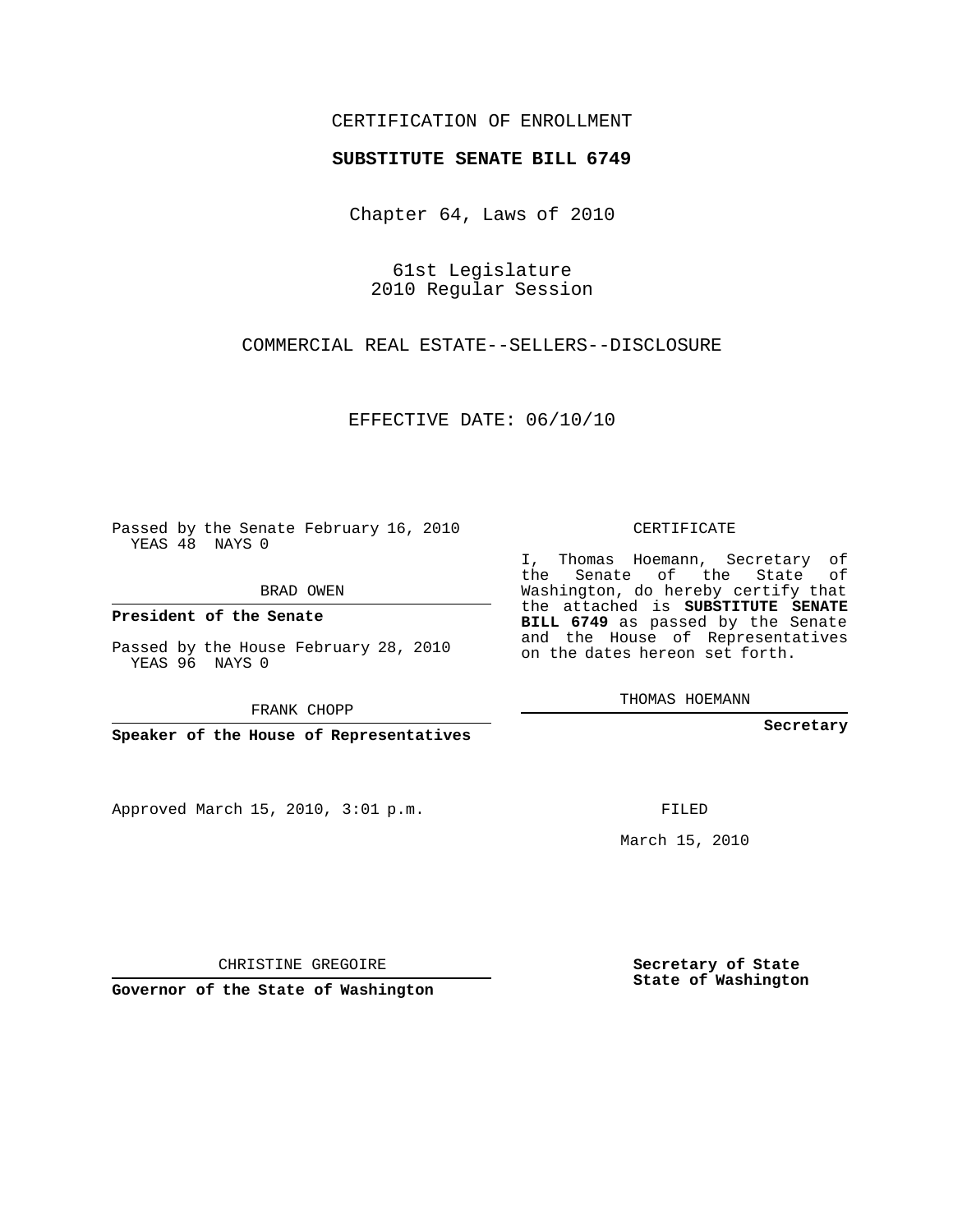# **SUBSTITUTE SENATE BILL 6749** \_\_\_\_\_\_\_\_\_\_\_\_\_\_\_\_\_\_\_\_\_\_\_\_\_\_\_\_\_\_\_\_\_\_\_\_\_\_\_\_\_\_\_\_\_

\_\_\_\_\_\_\_\_\_\_\_\_\_\_\_\_\_\_\_\_\_\_\_\_\_\_\_\_\_\_\_\_\_\_\_\_\_\_\_\_\_\_\_\_\_

Passed Legislature - 2010 Regular Session

### **State of Washington 61st Legislature 2010 Regular Session**

**By** Senate Labor, Commerce & Consumer Protection (originally sponsored by Senators Fraser and Honeyford)

READ FIRST TIME 02/04/10.

1 AN ACT Relating to the transfer of commercial real estate; amending RCW 64.06.005, 64.06.010, 64.06.022, 64.06.050, and 64.06.070; reenacting and amending RCW 64.06.040; and adding a new section to chapter 64.06 RCW.

5 BE IT ENACTED BY THE LEGISLATURE OF THE STATE OF WASHINGTON:

 6 **Sec. 1.** RCW 64.06.005 and 2009 c 505 s 1 are each amended to read 7 as follows:

 8 The definitions in this section apply throughout this chapter 9 unless the context clearly requires otherwise.

10 (1) <u>"Commercial real estate" has the same meaning as in RCW</u> 11 60.42.005.

12 (2) "Improved residential real property" means:

13 (a) Real property consisting of, or improved by, one to four 14 residential dwelling units;

15 (b) A residential condominium as defined in RCW 64.34.020(9), 16 unless the sale is subject to the public offering statement requirement 17 in the Washington condominium act, chapter 64.34 RCW;

18 (c) A residential timeshare, as defined in RCW 64.36.010(11),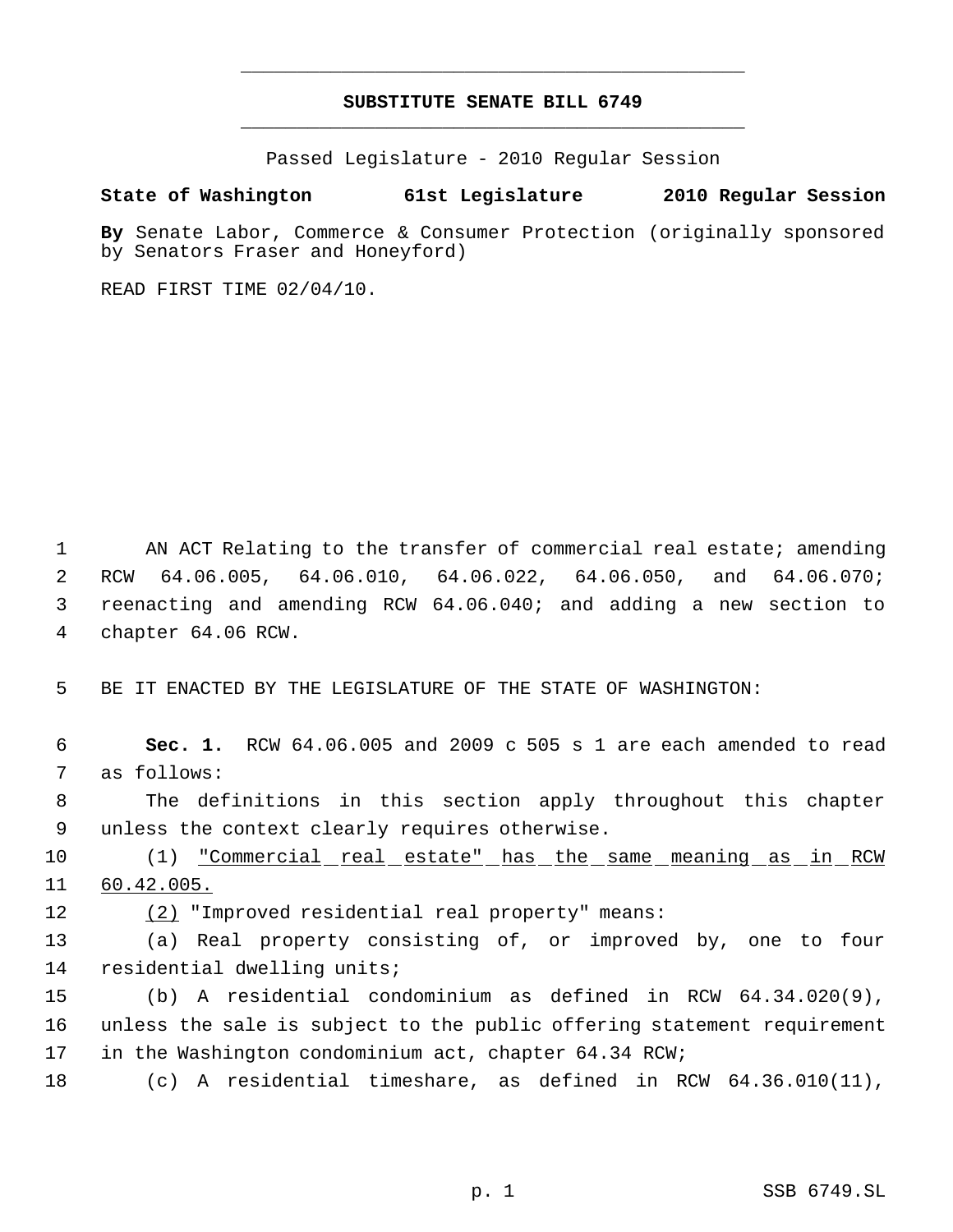unless subject to written disclosure under the Washington timeshare act, chapter 64.36 RCW; or

 (d) A mobile or manufactured home, as defined in RCW 43.22.335 or 46.04.302, that is personal property.

5  $((+2))$   $(3)$  "Residential real property" means both improved and unimproved residential real property.

7 ( $(\frac{4}{3})$ )  $(4)$  "Seller disclosure statement" means the form to be completed by the seller of residential real property as prescribed by this chapter.

 $((+4))$  (5) "Unimproved residential real property" means property 11 zoned for residential use that is not improved by one or more residential dwelling units, a residential condominium, a residential timeshare, or a mobile or manufactured home. It does not include 14 commercial real estate or property defined as "timber land" under RCW 84.34.020.

 **Sec. 2.** RCW 64.06.010 and 2008 c 6 s 632 are each amended to read as follows:

 This chapter does not apply to the following transfers of 19 ((residential)) real property:

(1) A foreclosure or deed-in-lieu of foreclosure;

 (2) A gift or other transfer to a parent, spouse, domestic partner, or child of a transferor or child of any parent, spouse, or domestic partner of a transferor;

 (3) A transfer between spouses or between domestic partners in connection with a marital dissolution or dissolution of a state registered domestic partnership;

 (4) A transfer where a buyer had an ownership interest in the property within two years of the date of the transfer including, but not limited to, an ownership interest as a partner in a partnership, a limited partner in a limited partnership, a shareholder in a corporation, a leasehold interest, or transfers to and from a facilitator pursuant to a tax deferred exchange;

 (5) A transfer of an interest that is less than fee simple, except that the transfer of a vendee's interest under a real estate contract is subject to the requirements of this chapter;

 (6) A transfer made by the personal representative of the estate of 37 the decedent or by a trustee in bankruptcy; and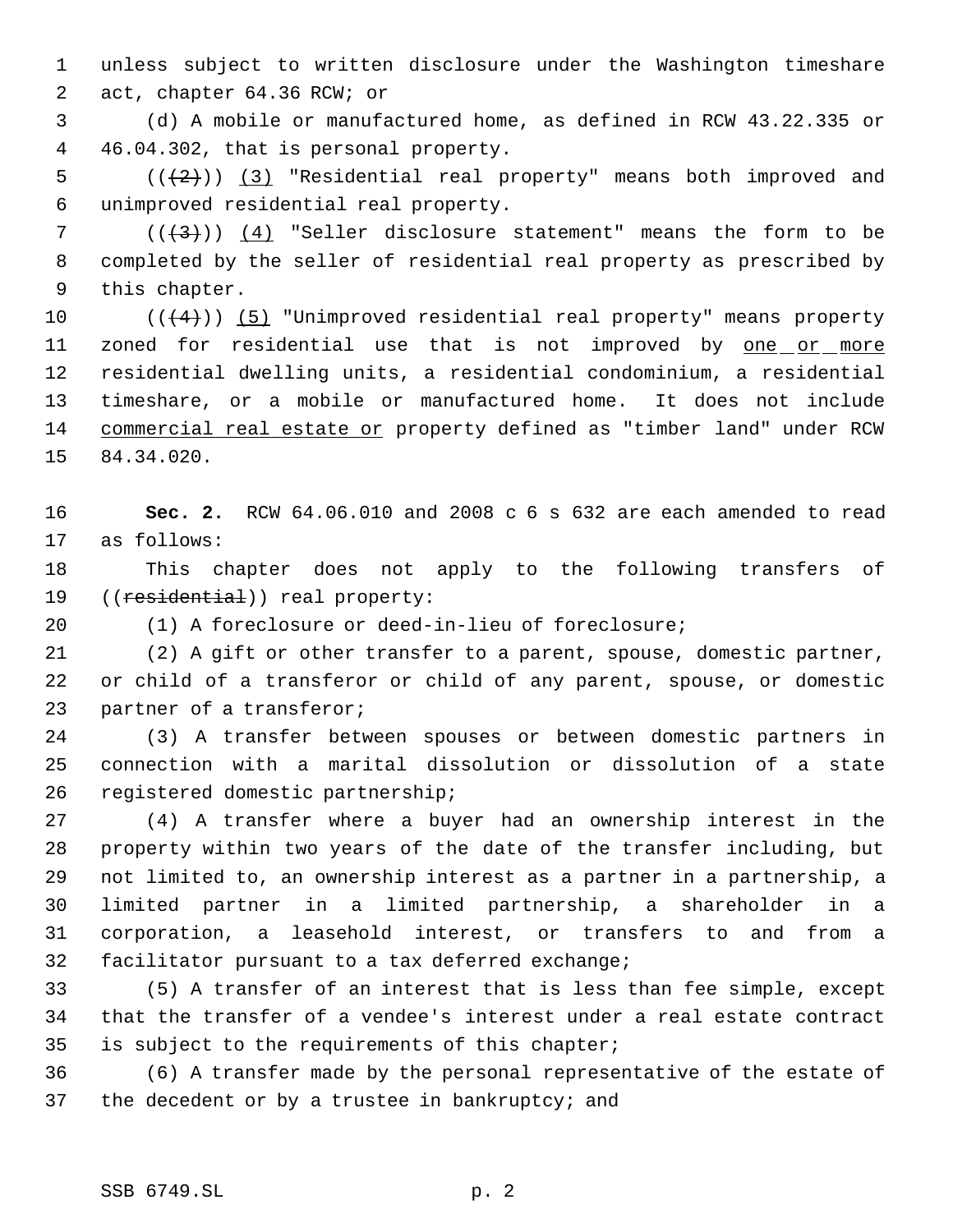(7) A transfer in which the buyer has expressly waived the receipt of the seller disclosure statement. However, if the answer to any of the questions in the section entitled "Environmental" would be "yes," the buyer may not waive the receipt of the "Environmental" section of the seller disclosure statement.

 NEW SECTION. **Sec. 3.** A new section is added to chapter 64.06 RCW to read as follows:

 (1) In a transaction for the sale of commercial real estate, the seller shall, unless the buyer has expressly waived the right to receive the disclosure statement under RCW 64.06.010, or unless the transfer is otherwise exempt under RCW 64.06.010, deliver to the buyer a completed seller disclosure statement in the following format and that contains, at a minimum, the following information:

INSTRUCTIONS TO THE SELLER

 Please complete the following form. Do not leave any spaces blank. If the question clearly does not apply to the property write "NA." If the answer is "yes" to any \* items, please explain on attached sheets. Please refer to the line number(s) of the question(s) when you provide your explanation(s). For your protection you must date and sign each page of this disclosure statement and each attachment. Delivery of the disclosure statement must occur not later than five business days, unless otherwise agreed, after mutual acceptance of a written contract to purchase between a buyer and a seller.

## NOTICE TO THE BUYER

 THE FOLLOWING DISCLOSURES ARE MADE BY SELLER ABOUT THE CONDITION OF THE PROPERTY LOCATED AT . . . . . . . . . . . . . . . . . . . . . . . . .

("THE PROPERTY"), OR AS LEGALLY DESCRIBED ON ATTACHED EXHIBIT A.

 SELLER MAKES THE FOLLOWING DISCLOSURES OF EXISTING MATERIAL FACTS OR MATERIAL DEFECTS TO BUYER BASED ON SELLER'S ACTUAL KNOWLEDGE OF THE PROPERTY AT THE TIME SELLER COMPLETES THIS DISCLOSURE STATEMENT. UNLESS YOU AND SELLER OTHERWISE AGREE IN WRITING, YOU HAVE THREE BUSINESS DAYS FROM THE DAY SELLER OR SELLER'S AGENT DELIVERS THIS DISCLOSURE STATEMENT TO YOU TO RESCIND THE AGREEMENT BY DELIVERING A SEPARATELY SIGNED WRITTEN STATEMENT OF RESCISSION TO SELLER OR SELLER'S AGENT. IF THE SELLER DOES NOT GIVE YOU A COMPLETED DISCLOSURE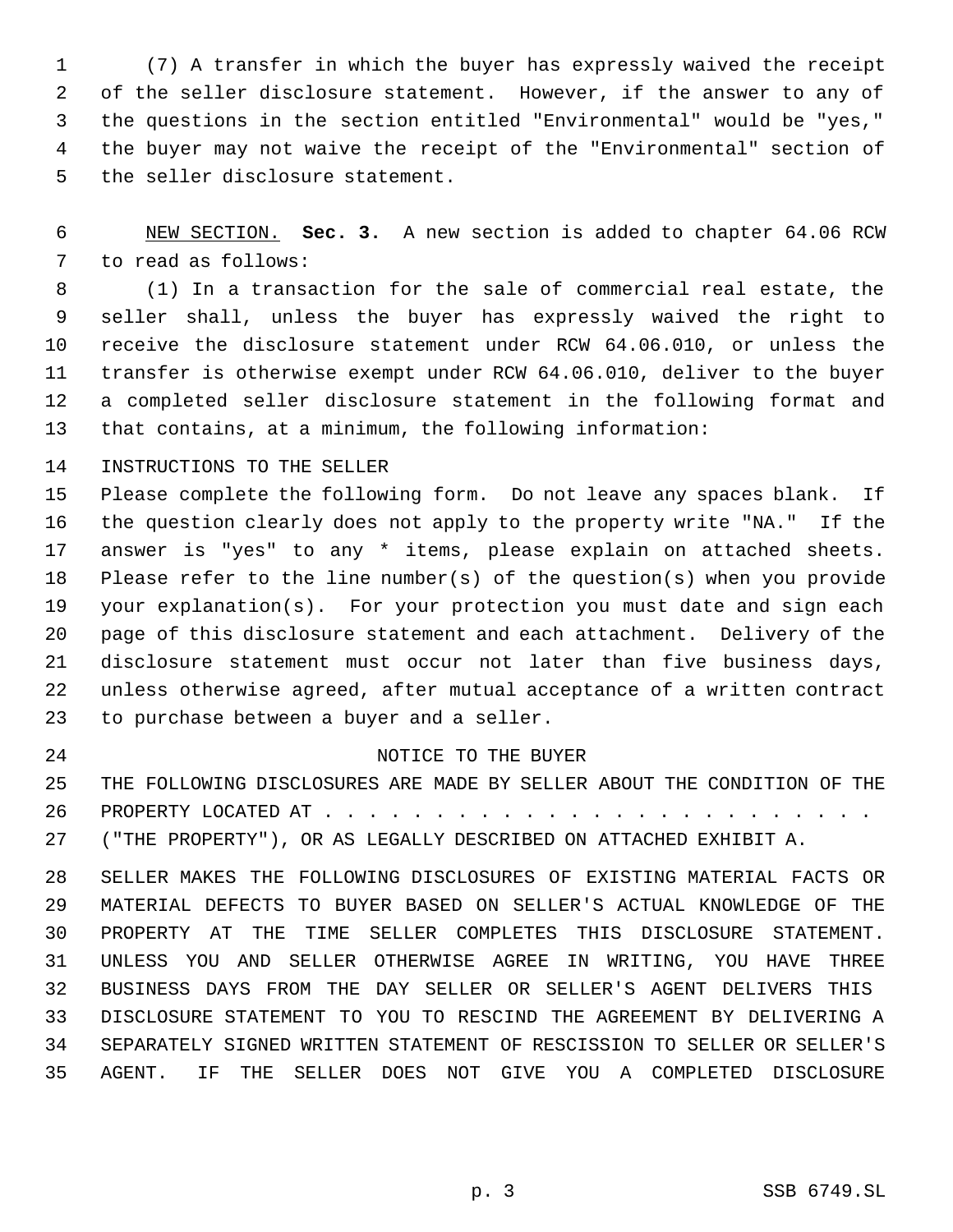STATEMENT, THEN YOU MAY WAIVE THE RIGHT TO RESCIND PRIOR TO OR AFTER THE TIME YOU ENTER INTO A SALE AGREEMENT.

 THE FOLLOWING ARE DISCLOSURES MADE BY SELLER AND ARE NOT THE REPRESENTATIONS OF ANY REAL ESTATE LICENSEE OR OTHER PARTY. THIS INFORMATION IS FOR DISCLOSURE ONLY AND IS NOT INTENDED TO BE A PART OF ANY WRITTEN AGREEMENT BETWEEN BUYER AND SELLER.

 FOR A MORE COMPREHENSIVE EXAMINATION OF THE SPECIFIC CONDITION OF THIS PROPERTY YOU ARE ADVISED TO OBTAIN AND PAY FOR THE SERVICES OF QUALIFIED EXPERTS TO INSPECT THE PROPERTY, WHICH MAY INCLUDE, WITHOUT LIMITATION, ARCHITECTS, ENGINEERS, LAND SURVEYORS, PLUMBERS, ELECTRICIANS, ROOFERS, BUILDING INSPECTORS, ON-SITE WASTEWATER TREATMENT INSPECTORS, OR STRUCTURAL PEST INSPECTORS. THE PROSPECTIVE BUYER AND SELLER MAY WISH TO OBTAIN PROFESSIONAL ADVICE OR INSPECTIONS OF THE PROPERTY OR TO PROVIDE APPROPRIATE PROVISIONS IN A CONTRACT BETWEEN THEM WITH RESPECT TO ANY ADVICE, INSPECTION, DEFECTS OR WARRANTIES.

Seller . . . . is/ . . . . is not occupying the property.

 

**I. SELLER'S DISCLOSURES:**

\*If you answer "Yes" to a question with an asterisk (\*), please explain your answer and attach documents, if available and not otherwise publicly recorded. If necessary, use an attached sheet.

|  |  |  | <b>1. TITLE AND LEGAL</b> |
|--|--|--|---------------------------|
|--|--|--|---------------------------|

| 23 | $[$   Yes | $[$   No | [ ] Don't know | A. Do you have legal authority to sell  |
|----|-----------|----------|----------------|-----------------------------------------|
| 24 |           |          |                | the property? If no, please explain.    |
| 25 | $[$   Yes | $[$   No | [ ] Don't know | *B. Is title to the property subject to |
| 26 |           |          |                | any of the following?                   |
| 27 |           |          |                | (1) First right of refusal              |
| 28 |           |          |                | $(2)$ Option                            |
| 29 |           |          |                | (3) Lease or rental agreement           |
| 30 |           |          |                | $(4)$ Life estate?                      |
| 31 | $[$   Yes | $[$   No | [] Don't know  | *C. Are there any encroachments,        |
| 32 |           |          |                | boundary agreements, or boundary        |
| 33 |           |          |                | disputes?                               |
| 34 | $[$   Yes | $[$   No | [] Don't know  | *D. Is there any leased parking?        |
| 35 | $[$   Yes | $[$   No | [] Don't know  | *E. Is there a private road or easement |
| 36 |           |          |                | agreement for access to the property?   |
| 37 | $[$   Yes | $[$   No | [ ] Don't know | *F. Are there any rights-of-way,        |
| 38 |           |          |                | easements, shared use agreements, or    |
| 39 |           |          |                | access limitations?                     |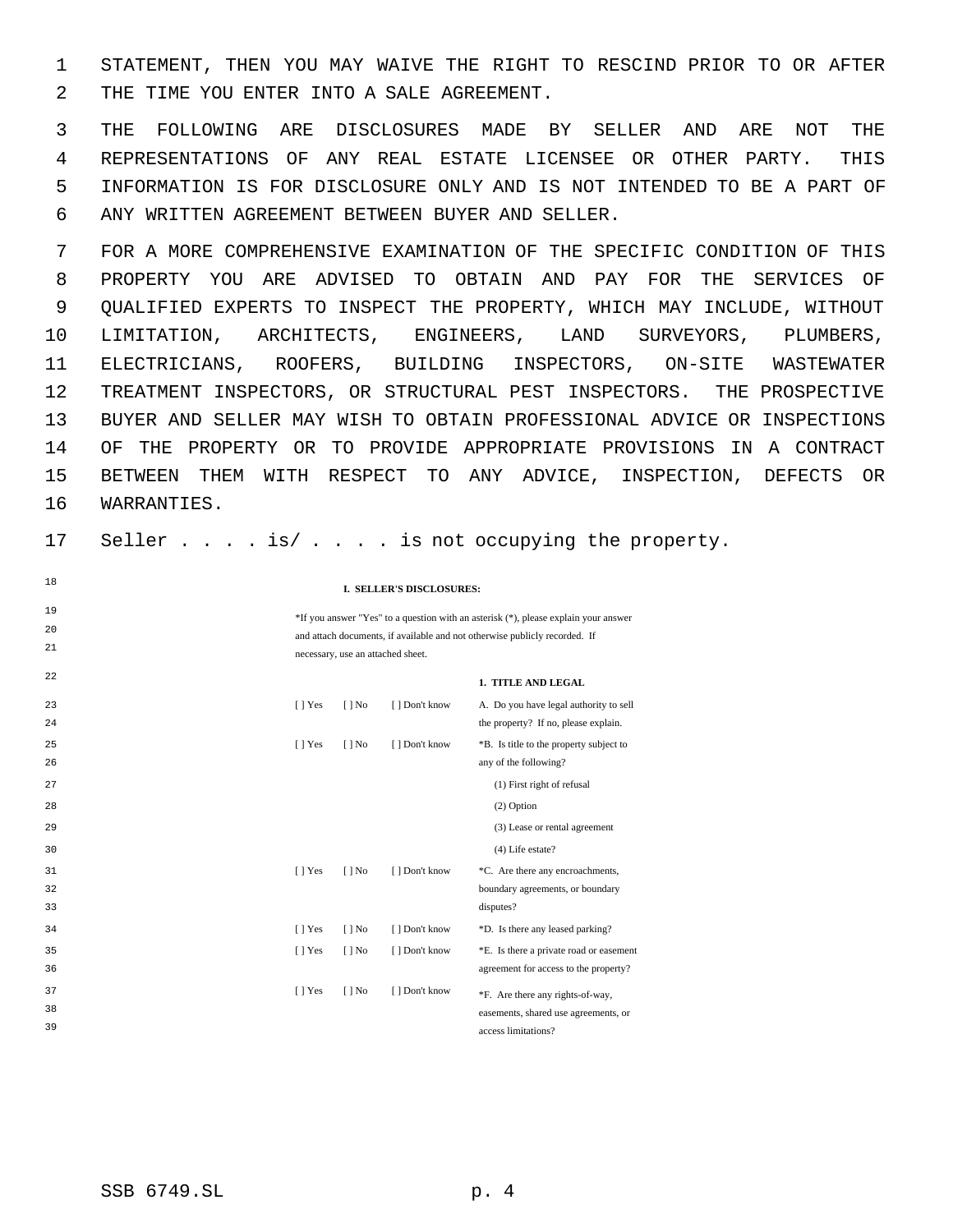| 1<br>2<br>3 | $[ ]$ Yes | $[ ]$ No              | [ ] Don't know | *G. Are there any written agreements<br>for joint maintenance of an easement or<br>right-of-way? |
|-------------|-----------|-----------------------|----------------|--------------------------------------------------------------------------------------------------|
| 4<br>5      | $[ ]$ Yes | $[ ]$ No              | [ ] Don't know | *H. Are there any zoning violations or<br>nonconforming uses?                                    |
| 6           | $[ ]$ Yes | $[ ]$ No              | [ ] Don't know | *I. Is there a survey for the property?                                                          |
| 7<br>8      | $[ ]$ Yes | $[ ]$ No              | [ ] Don't know | *J. Are there any legal actions pending<br>or threatened that affect the property?               |
| 9<br>10     | $[ ]$ Yes | $[ ]$ No              | [ ] Don't know | *K. Is the property in compliance with<br>the Americans with Disabilities Act?                   |
| 11          |           |                       |                | 2. WATER                                                                                         |
| 12          | $[ ]$ Yes | $[ ]$ No              | [ ] Don't know | *Are there any water rights for the                                                              |
| 13          |           |                       |                | property, such as a water right permit,                                                          |
| 14          |           |                       |                | certificate, or claim?                                                                           |
| 15          |           |                       |                | 3. SEWER/ON-SITE SEWAGE                                                                          |
| 16          |           |                       |                | <b>SYSTEM</b>                                                                                    |
| 17          | $[ ]$ Yes | $[$   No              | [] Don't know  | *Is the property subject to any sewage                                                           |
| 18          |           |                       |                | system fees or charges in addition to                                                            |
| 19          |           |                       |                | those covered in your regularly billed                                                           |
| 20          |           |                       |                | sewer or on-site sewage system                                                                   |
| 21          |           |                       |                | maintenance service?                                                                             |
| 22          |           |                       |                | <b>4. STRUCTURAL</b>                                                                             |
| 23          | $[ ]$ Yes | $[ ]$ No              | [ ] Don't know | *A. Has the roof leaked within the last                                                          |
| 24          |           |                       |                | five years?                                                                                      |
| 25          | $[ ]$ Yes | $[ ]$ No              | [ ] Don't know | *B. Has any occupied subsurface                                                                  |
| 26          |           |                       |                | flooded or leaked within the last five                                                           |
| 27          |           |                       |                | years?                                                                                           |
| 28          | $[ ]$ Yes | $[ ]$ No              | [ ] Don't know | *C. Have there been any conversions,                                                             |
| 29          |           |                       |                | additions, or remodeling?                                                                        |
| 30<br>31    | $[ ]$ Yes | $[ ]$ No              | [] Don't know  | *(1) If yes, were all building                                                                   |
|             |           |                       |                | permits obtained?                                                                                |
| 32<br>33    | $[ ]$ Yes | $[ ]$ No              | [ ] Don't know | *(2) If yes, were all final<br>inspections obtained?                                             |
| 34          | $[ ]$ Yes | $[ ]$ No              | [ ] Don't know | *D. Has there been any settling,                                                                 |
| 35          |           |                       |                | slippage, or sliding of the property or its                                                      |
| 36          |           |                       |                | improvements?                                                                                    |
| 37          | $[ ]$ Yes | $[$   No              | [] Don't know  | *E. Are there any defects with the                                                               |
| 38          |           |                       |                | following: (If yes, please check                                                                 |
| 39          |           |                       |                | applicable items and explain.)                                                                   |
| 40          |           | $\Box$ Foundations    |                | $\Box$ Slab Floors                                                                               |
| 41          |           | $\Box$ Doors          |                | $\Box$ Outbuildings                                                                              |
| 42          |           | $\Box$ Ceilings       |                | $\Box$ Exterior Walls                                                                            |
| 43          |           | $\square$ Sidewalks   |                | $\Box$ Siding                                                                                    |
| 44          |           | $\Box$ Other          |                |                                                                                                  |
| 45          |           | $\Box$ Interior Walls |                |                                                                                                  |
| 46          |           | $\Box$ Windows        |                |                                                                                                  |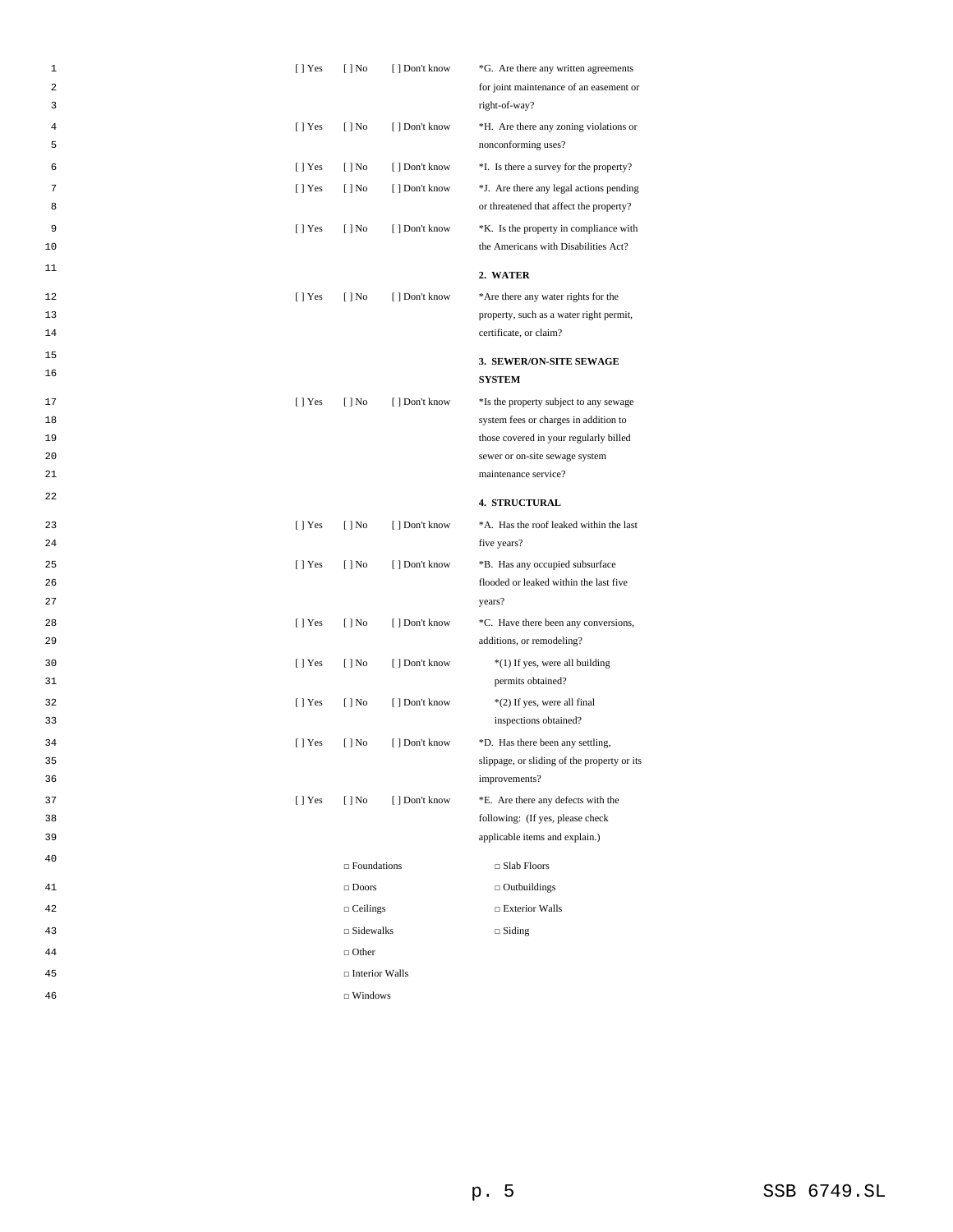| 1  |                |                          |                | 5. SYSTEMS AND FIXTURES                   |
|----|----------------|--------------------------|----------------|-------------------------------------------|
| 2  | $[ ]$ Yes      | $[$   No                 | [ ] Don't know | * Are there any defects in the following  |
| 3  |                |                          |                | systems? If yes, please explain.          |
| 4  | [] Yes         | $[ ]$ No                 | [ ] Don't know | (1) Electrical system                     |
| 5  | $[$   Yes      | $[$   No                 | [ ] Don't know | (2) Plumbing system                       |
| 6  | $[ ]$ Yes      | $[$   No                 | [] Don't know  | (3) Heating and cooling systems           |
| 7  | [] Yes         | $[ ]$ No                 | [ ] Don't know | (4) Fire and security system              |
| 8  |                |                          |                | <b>6. ENVIRONMENTAL</b>                   |
| 9  | $\lceil$   Yes | $\lceil \cdot \rceil$ No | [ ] Don't know | *A. Have there been any flooding,         |
| 10 |                |                          |                | standing water, or drainage problems on   |
| 11 |                |                          |                | the property that affect the property or  |
| 12 |                |                          |                | access to the property?                   |
| 13 | $[$   Yes      | $\lceil \cdot \rceil$ No | [ ] Don't know | *B. Is there any material damage to the   |
| 14 |                |                          |                | property from fire, wind, floods, beach   |
| 15 |                |                          |                | movements, earthquake, expansive          |
| 16 |                |                          |                | soils, or landslides?                     |
| 17 | $[$   Yes      | $\lceil \cdot \rceil$ No | [ ] Don't know | *C. Are there any shorelines, wetlands,   |
| 18 |                |                          |                | floodplains, or critical areas on the     |
| 19 |                |                          |                | property?                                 |
| 20 | [] Yes         | $[ ]$ No                 | [ ] Don't know | *D. Are there any substances,             |
| 21 |                |                          |                | materials, or products in or on the       |
| 22 |                |                          |                | property that may be environmental        |
| 23 |                |                          |                | concerns, such as asbestos,               |
| 24 |                |                          |                | formaldehyde, radon gas, lead-based       |
| 25 |                |                          |                | paint, fuel or chemical storage tanks, or |
| 26 |                |                          |                | contaminated soil or water?               |
| 27 | $\lceil$   Yes | $\lceil \cdot \rceil$ No | [] Don't know  | *E. Is there any soil or groundwater      |
| 28 |                |                          |                | contamination?                            |
| 29 | $[$   Yes      | $[$   No                 | [] Don't know  | *F. Has the property been used as a       |
| 30 |                |                          |                | legal or illegal dumping site?            |
| 31 | [] Yes         | $[ ]$ No                 | [ ] Don't know | *G. Has the property been used as an      |
| 32 |                |                          |                | illegal drug manufacturing site?          |
| 33 |                |                          |                | 7. FULL DISCLOSURE BY                     |
| 34 |                |                          |                | <b>SELLERS</b>                            |
| 35 |                |                          |                | A. Other conditions or defects:           |
| 36 | $[$   Yes      | $\lceil \cdot \rceil$ No | [] Don't know  | *Are there any other existing material    |
| 37 |                |                          |                | defects affecting the property that a     |
| 38 |                |                          |                | prospective buyer should know about?      |
| 39 |                |                          |                | B. Verification:                          |
|    |                |                          |                |                                           |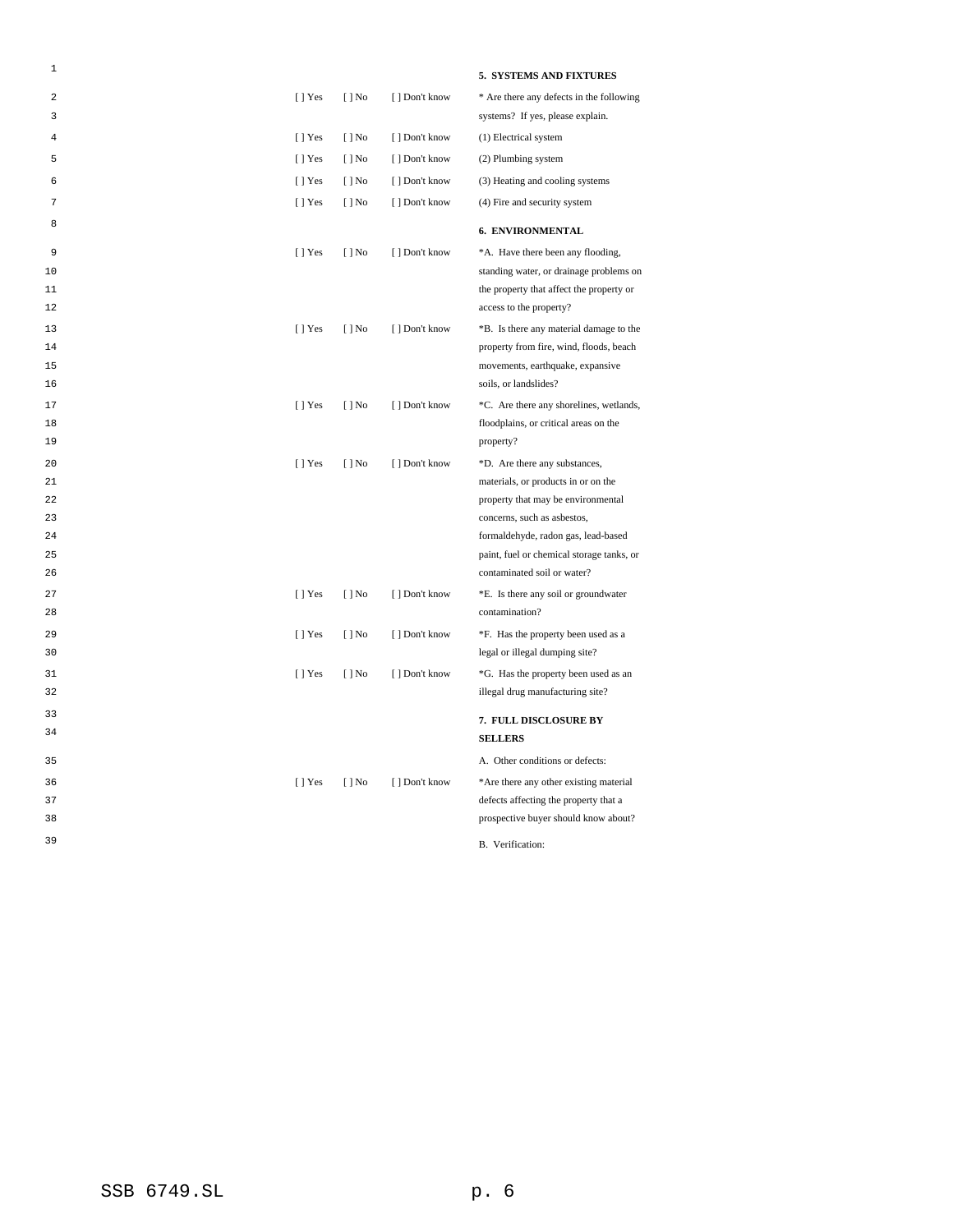| 1              |                                                         |      |           | The foregoing answers and attached                              |  |  |
|----------------|---------------------------------------------------------|------|-----------|-----------------------------------------------------------------|--|--|
| $\overline{a}$ |                                                         |      |           | explanations (if any) are complete and                          |  |  |
| 3              |                                                         |      |           | correct to the best of my/our knowledge                         |  |  |
| 4              |                                                         |      |           | and I/we have received a copy hereof.                           |  |  |
| 5              |                                                         |      |           | I/we authorize all of my/our real estate                        |  |  |
| 6              |                                                         |      |           | licensees, if any, to deliver a copy of                         |  |  |
| 7              |                                                         |      |           | this disclosure statement to other real                         |  |  |
| 8              |                                                         |      |           | estate licensees and all prospective                            |  |  |
| 9              |                                                         |      |           | buyers of the property.                                         |  |  |
| 10             |                                                         | DATE |           | SELLER<br>$SELECT R$                                            |  |  |
| 11             |                                                         |      |           | NOTICE TO BUYER                                                 |  |  |
| 12             |                                                         |      |           | INFORMATION REGARDING REGISTERED SEX OFFENDERS MAY BE           |  |  |
| 13             |                                                         |      |           | OBTAINED FROM LOCAL LAW ENFORCEMENT AGENCIES. THIS NOTICE       |  |  |
| 14             | IS INTENDED ONLY TO INFORM YOU OF WHERE TO OBTAIN THIS  |      |           |                                                                 |  |  |
| 15             | INFORMATION AND IS NOT AN INDICATION OF THE PRESENCE OF |      |           |                                                                 |  |  |
| 16             | REGISTERED SEX OFFENDERS.                               |      |           |                                                                 |  |  |
| 17             |                                                         |      |           | II. BUYER'S ACKNOWLEDGMENT                                      |  |  |
| 18             |                                                         |      | А.        | Buyer hereby acknowledges that: Buyer has a duty to pay         |  |  |
| 19             |                                                         |      |           | diligent attention to any material defects that are known to    |  |  |
| 20             |                                                         |      |           | Buyer or can be known to Buyer by utilizing diligent            |  |  |
| 21             |                                                         |      |           | attention and observation.                                      |  |  |
| 22             |                                                         |      | <b>B.</b> | The disclosures set forth in this statement and in any          |  |  |
| 23             |                                                         |      |           | amendments to this statement are made only by the Seller        |  |  |
| 24             |                                                         |      |           | and not by any real estate licensee or other party.             |  |  |
| 25             |                                                         |      | C.        | Buyer acknowledges that, pursuant to RCW 64.06.050(2),          |  |  |
| 26             |                                                         |      |           | real estate licensees are not liable for inaccurate information |  |  |
| 27             |                                                         |      |           | provided by Seller, except to the extent that real estate       |  |  |
| 28             |                                                         |      |           | licensees know of such inaccurate information.                  |  |  |
| 29             |                                                         |      | D.        | This information is for disclosure only and is not intended to  |  |  |
| 30             |                                                         |      |           | be a part of the written agreement between the Buyer and        |  |  |
| 31             |                                                         |      |           | Seller.                                                         |  |  |
| 32             |                                                         |      | E.        | Buyer (which term includes all persons signing the "Buyer's     |  |  |
| 33             |                                                         |      |           | acceptance" portion of this disclosure statement below) has     |  |  |
| 34             |                                                         |      |           | received a copy of this Disclosure Statement (including         |  |  |
| 35             |                                                         |      |           | attachments, if any) bearing Seller's signature.                |  |  |
| つに             | റ                                                       |      |           | ר ר<br>57 C C T<br>ᇬᅲᇧᅲᆑ<br>$\bigcap$ CIID D                    |  |  |

 DISCLOSURES CONTAINED IN THIS DISCLOSURE STATEMENT ARE PROVIDED BY SELLER BASED ON SELLER'S ACTUAL KNOWLEDGE OF THE PROPERTY AT THE TIME SELLER COMPLETES THIS DISCLOSURE STATEMENT. UNLESS BUYER AND SELLER OTHERWISE AGREE IN WRITING, BUYER SHALL HAVE THREE BUSINESS DAYS FROM THE DAY SELLER OR SELLER'S AGENT DELIVERS THIS DISCLOSURE STATEMENT TO RESCIND THE AGREEMENT BY DELIVERING A SEPARATELY SIGNED WRITTEN STATEMENT OF RESCISSION TO SELLER OR SELLER'S AGENT. YOU MAY WAIVE THE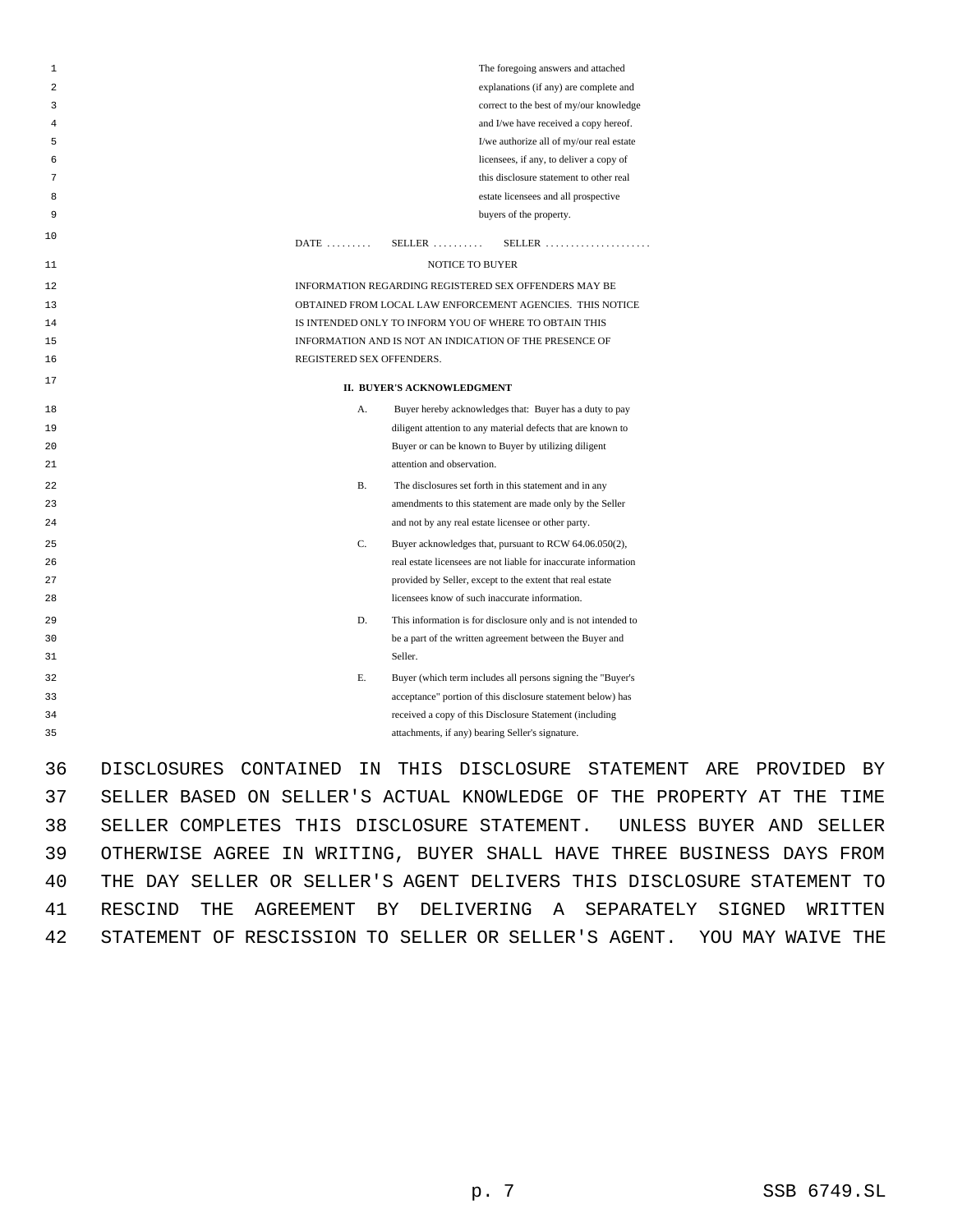RIGHT TO RESCIND PRIOR TO OR AFTER THE TIME YOU ENTER INTO A SALE AGREEMENT.

 BUYER HEREBY ACKNOWLEDGES RECEIPT OF A COPY OF THIS DISCLOSURE STATEMENT AND ACKNOWLEDGES THAT THE DISCLOSURES MADE HEREIN ARE THOSE OF THE SELLER ONLY, AND NOT OF ANY REAL ESTATE LICENSEE OR OTHER PARTY. DATE . . . . . . . BUYER . . . . . . . . . BUYER . . . . . . . . . . .

 (2) The seller disclosure statement shall be for disclosure only, and shall not be considered part of any written agreement between the buyer and seller of residential property. The seller disclosure statement shall be only a disclosure made by the seller, and not any real estate licensee involved in the transaction, and shall not be construed as a warranty of any kind by the seller or any real estate licensee involved in the transaction.

 **Sec. 4.** RCW 64.06.022 and 2006 c 77 s 1 are each amended to read as follows:

 A seller of residential real property shall make available to the buyer the following statement: "This notice is to inform you that the real property you are considering for purchase may lie in close proximity to a farm. The operation of a farm involves usual and customary agricultural practices, which are protected under RCW 7.48.305, the Washington right to farm act."

 **Sec. 5.** RCW 64.06.040 and 2009 c 505 s 4 and 2009 c 130 s 3 are each reenacted and amended to read as follows:

24 (1) If, after the date that a seller of ((residential)) real property completes a real property transfer disclosure statement, the seller learns from a source other than the buyer or others acting on the buyer's behalf such as an inspector of additional information or an adverse change which makes any of the disclosures made inaccurate, the seller shall amend the real property transfer disclosure statement, and deliver the amendment to the buyer. No amendment shall be required, however, if the seller takes whatever corrective action is necessary so that the accuracy of the disclosure is restored, or the adverse change is corrected, at least three business days prior to the closing date. Unless the corrective action is completed by the seller prior to the closing date, the buyer shall have the right to exercise one of the following two options: (a) Approving and accepting the amendment, or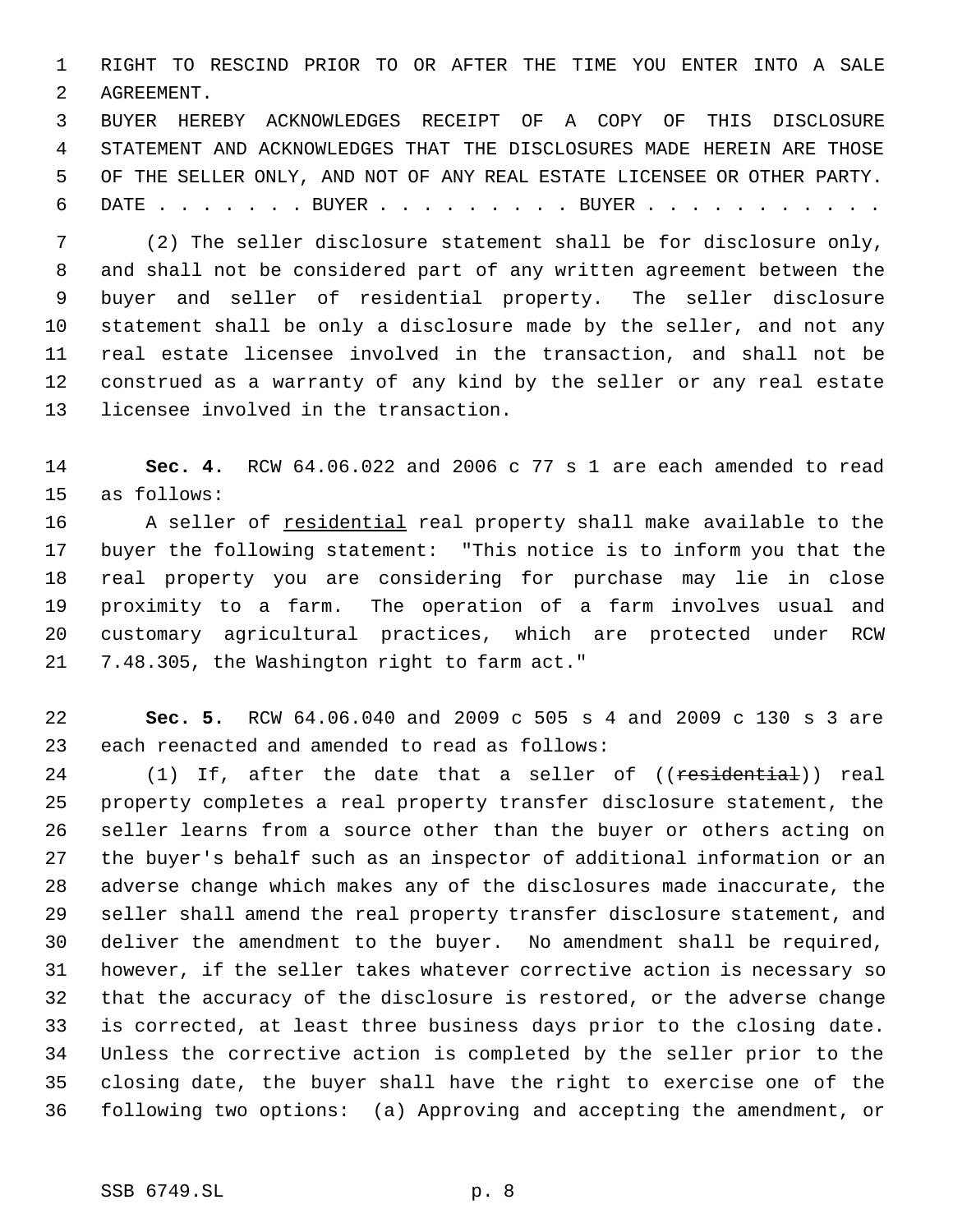(b) rescinding the agreement of purchase and sale of the property within three business days after receiving the amended real property transfer disclosure statement. Acceptance or recision shall be subject to the same procedures described in RCW 64.06.030. If the closing date provided in the purchase and sale agreement is scheduled to occur within the three-business-day rescission period provided for in this section, the closing date shall be extended until the expiration of the three-business-day rescission period. The buyer shall have no right of rescission if the seller takes whatever action is necessary so that the accuracy of the disclosure is restored at least three business days prior to the closing date.

 (2) In the event any act, occurrence, or agreement arising or 13 becoming known after the closing of a ((residential)) real property transfer causes a real property transfer disclosure statement to be inaccurate in any way, the seller of such property shall have no obligation to amend the disclosure statement, and the buyer shall not have the right to rescind the transaction under this chapter.

18 (3) If the seller in a ((residential)) real property transfer fails or refuses to provide to the prospective buyer a real property transfer disclosure statement as required under this chapter, the prospective buyer's right of rescission under this section shall apply until the earlier of three business days after receipt of the real property transfer disclosure statement or the date the transfer has closed, unless the buyer has otherwise waived the right of rescission in writing. Closing is deemed to occur when the buyer has paid the purchase price, or down payment, and the conveyance document, including a deed or real estate contract, from the seller has been delivered and recorded. After closing, the seller's obligation to deliver the real property transfer disclosure statement and the buyer's rights and remedies under this chapter shall terminate.

 (4) Failure of a homeowners' association or its officers, directors, employees, or authorized agents to provide requested information in part 8 of the disclosure statement form in RCW 64.06.015 or part 6 of the disclosure statement form in RCW 64.06.020 does not constitute a seller's failure or refusal to provide a real property transfer disclosure statement under subsection (3) of this section.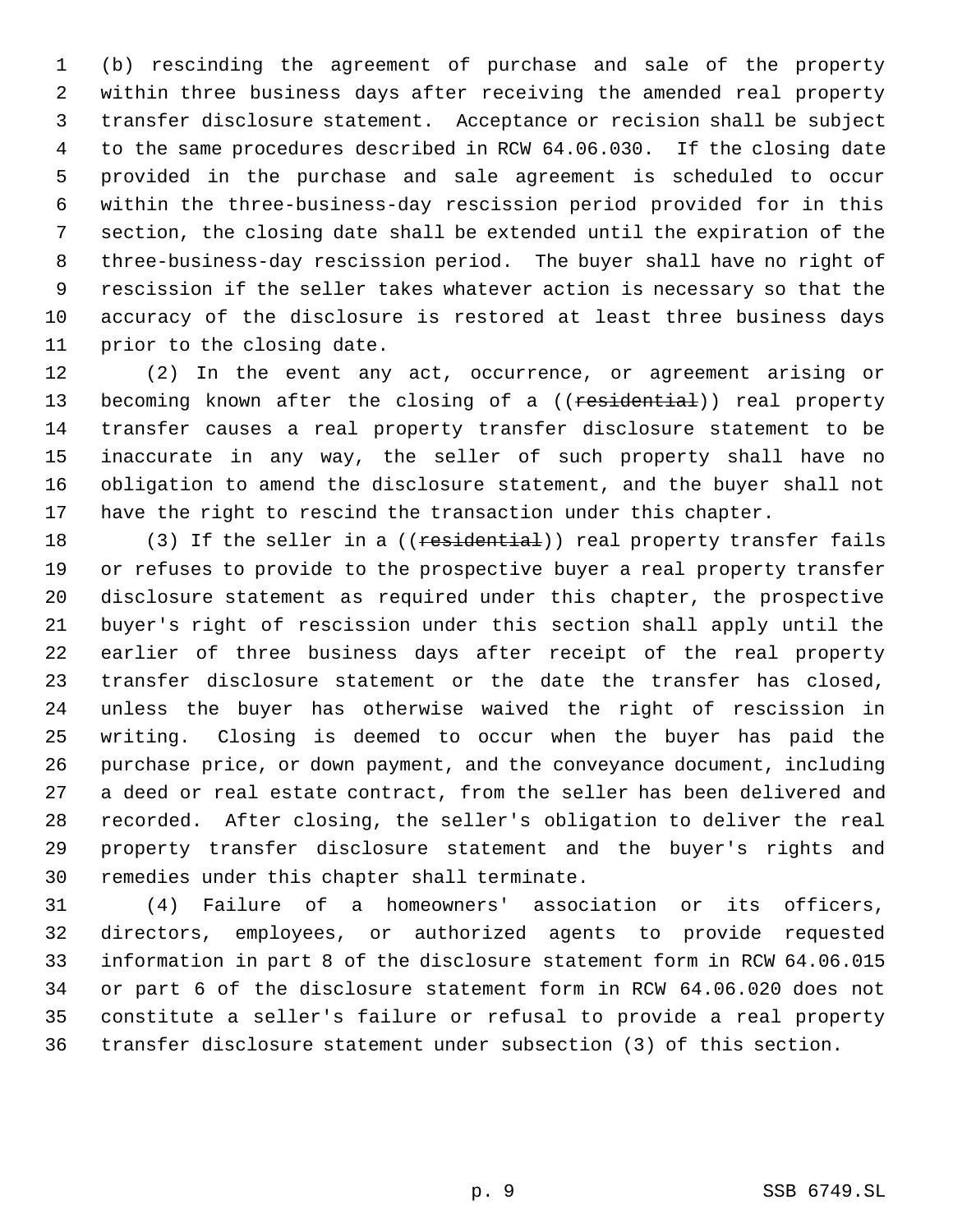**Sec. 6.** RCW 64.06.050 and 1996 c 301 s 5 are each amended to read as follows:

3 (1) The seller ((of residential real property)) shall not be liable for any error, inaccuracy, or omission in the real property transfer disclosure statement if the seller had no actual knowledge of the 6 error, inaccuracy, or omission. Unless the seller ( $of$ -residential 7 real-property)) has actual knowledge of an error, inaccuracy, or omission in a real property transfer disclosure statement, the seller shall not be liable for such error, inaccuracy, or omission if the disclosure was based on information provided by public agencies, or by other persons providing information within the scope of their professional license or expertise, including, but not limited to, a report or opinion delivered by a land surveyor, title company, title insurance company, structural inspector, pest inspector, licensed engineer, or contractor.

16 (2) Any ((<del>licensed</del>)) real estate ((salesperson or broker)) licensee 17 involved in a ((residential)) real property transaction is not liable for any error, inaccuracy, or omission in the real property transfer disclosure statement if the licensee had no actual knowledge of the 20 error, inaccuracy, or omission. Unless the ((salesperson or broker)) licensee has actual knowledge of an error, inaccuracy, or omission in 22 a real property transfer disclosure statement, the ((salesperson-or 23 broker)) licensee shall not be liable for such error, inaccuracy, or omission if the disclosure was based on information provided by public agencies, or by other persons providing information within the scope of their professional license or expertise, including, but not limited to, a report or opinion delivered by a land surveyor, title company, title insurance company, structural inspector, pest inspector, licensed engineer, or contractor.

 **Sec. 7.** RCW 64.06.070 and 1996 c 301 s 6 are each amended to read as follows:

 Except as provided in RCW 64.06.050, nothing in this chapter shall extinguish or impair any rights or remedies of a buyer of real estate against the seller or against any agent acting for the seller otherwise existing pursuant to common law, statute, or contract; nor shall anything in this chapter create any new right or remedy for a buyer of